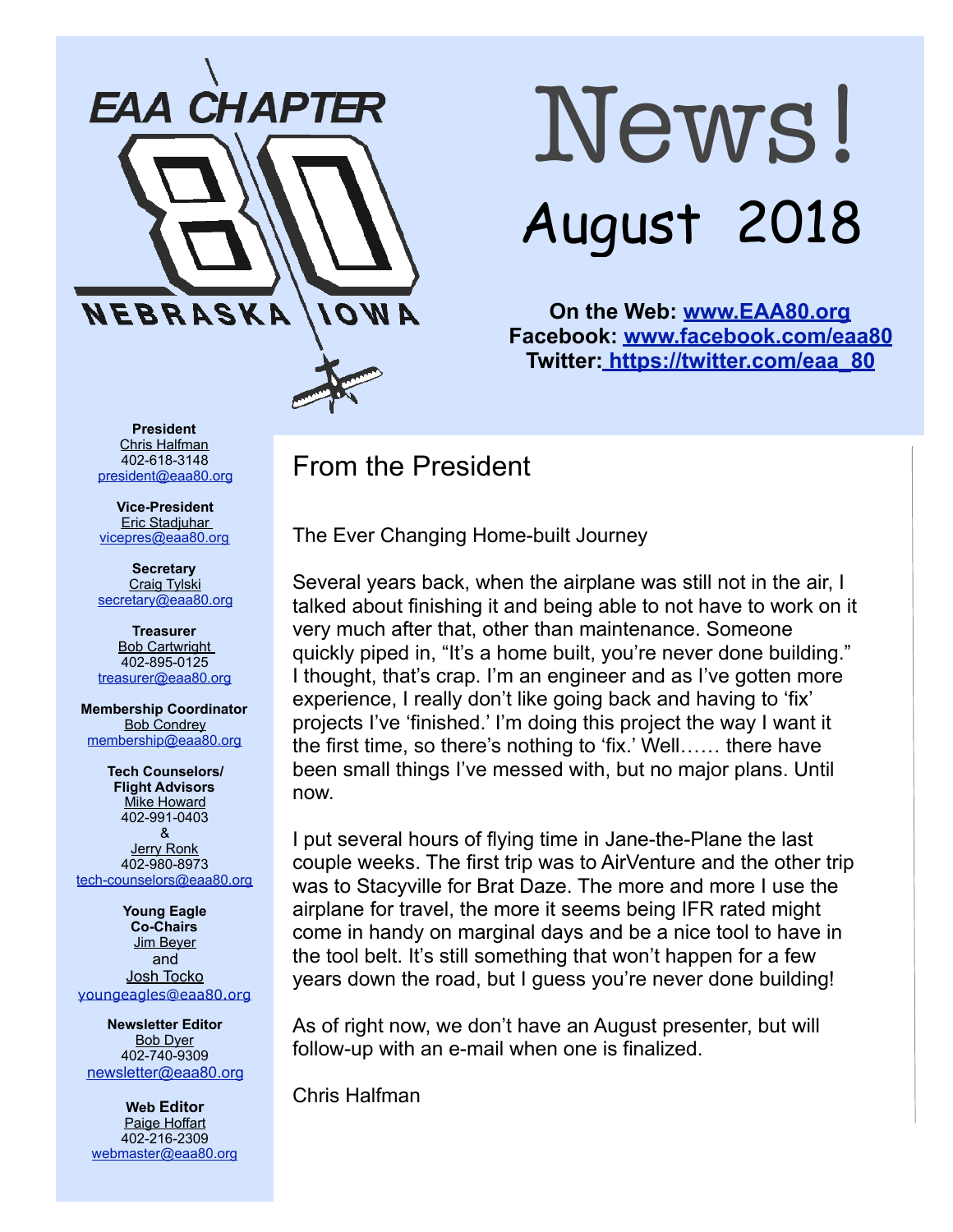# Young Eagles

Hi EAA80 Young Eagle Volunteers,

Thank you for a great rally July 14! We ended up flying 36 young eagles, which is awesome! We really appreciated your flexibility in dealing with the clouds and the delayed start time. Special thanks to Josh Tocko who brought in the water and doughnuts.

Our next rally is on Saturday, 8/18/2018 at 0800. I already put in the order for cool temperatures, clear skies and calm winds...maybe you could do the same. :-)

Thanks again!

Fly safe!

-Jim

### **EAA Chapter 80**

#### **Meeting Minutes**

**July 2018** 

The chapter meeting was held on July 9th at Millard Airport, Oracle Aviation. The meeting was called to order at 7 PM by President Chris Halfman.

One new member was introduced: Jacob Moore, stationed at Offutt AFB, is a single-engine pilot looking to add a glider rating to his license, perhaps an IFR rating. Not a builder.

Meeting Minutes: The June 2018 meeting minutes were approved as published.

Treasurer's Report: The July treasurer's report was approved as published. The report included receipts of \$25 (dues). Chapter expenses totaled \$27.46. Ending balance \$16,032.11.

Membership: Bob Condrey was absent, but it was stated that 20 members have not paid their 2018 dues.

Tech Counselors: Mike Howard had nothing to report on.

Young Eagles: The next YE rally is July 14th with 22 youth signed up thus far. Send EAA80YE to 84483 for a text alert for those supporting the rally.

Tools: Jerry Ronk had nothing to report.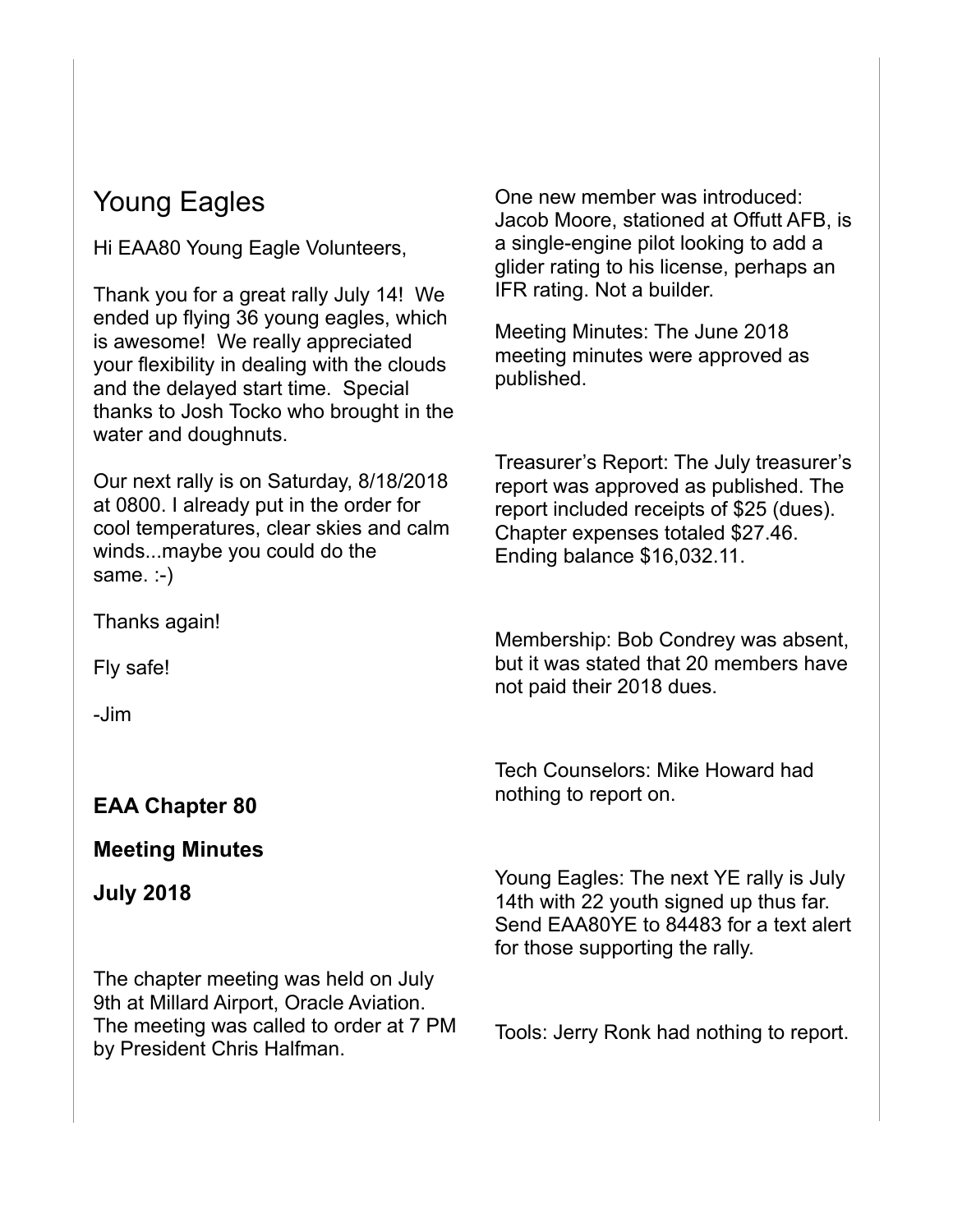Builder Reports: No activity to report.

Builders Meeting: None scheduled.

Fly-outs: Eric Stadjuhar reported on a fly-out to Tarkio, Missouri.

Social Coordinator: Nothing to report.

Old Business:

1) 501c(3) proposal. No update

2) EAA Chapter 80 sign. An updated signage was presented and the design approved by the membership. It was proposed that the cost to re-do the original sign with the new logo be determined. Additionally, it was suggested that the new signage be made available as a small window sticker for distribution (Josh to look into the cost of this).

New Business:

1) Tom Weduwit and Ed Kirker presented additional cost information on updating the microphone system with new lapel mics, mixer, etc. After a long discussion it was tabled until the next meeting so Ed could make a recommendation for purchasing a new or updated digital wireless system, and the cost.

Announcements:

1) Those going to Oshkosh can purchase a week's pass at  $\frac{1}{2}$  off if done on-line in advance.

2) At Oshkosh this year there will be an Infusion Project demonstration for composite aircraft dealing with wet layups and vacuum bagging.

3) Josh Tocko announced that Gilbert earned his private license.

4) Five aircraft will be coming through Omaha on 7/11 and extended an open invitation for EAA members to join them for dinner at Charlies on the Lake. They are participating in a race that leaves from Florida, stops in Omaha, and then continues to Calgary with the ultimate destination Oshkosh.

Presentation: After calling the meeting to order, the Nebraska Army Air National Guard provided a presentation on their mission here in Nebraska. CWO Bockelman was the presenter and flew in (and out) with the LUH-72 Lakota helicopter. The NAANG flies the UH-60L Blackhawk, the CH-47F Chinook, and the LUH-72 Lakota. The units are stationed at Lincoln and Grand Island. Very interesting information provided, and it was great to snoop around the LUH-72 and ask questions.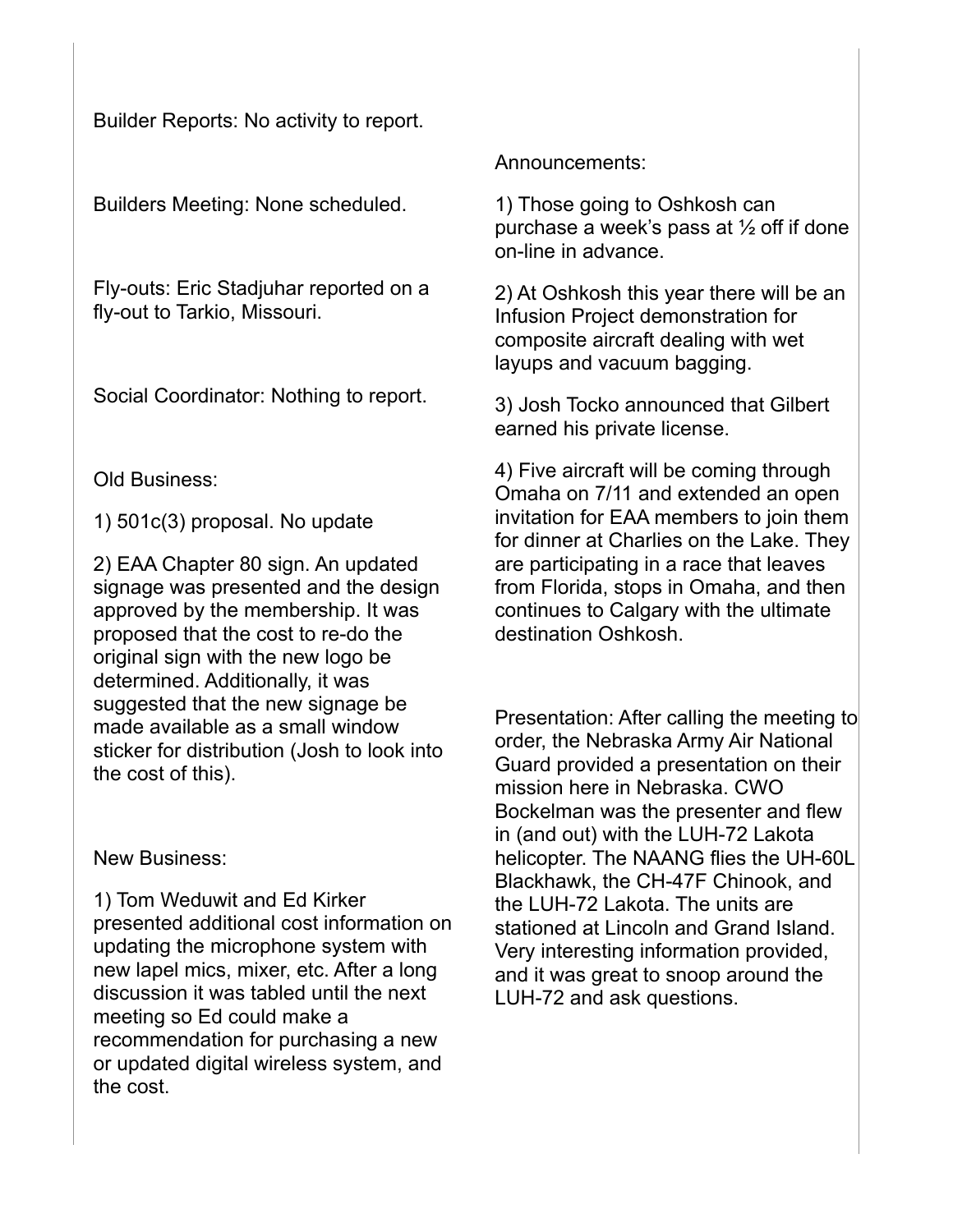August Meeting: The next meeting is August 13th at 7pm, at Millard Airport Oracle Aviation.

Raffle Drawing: The \$56 50-50 raffle drawing was won by Bill Haas (\$28).





### **Oshkosh 2018**

2018 marks the first year I flew in to Oshkosh. An unusual year in that the airport was closed to VFR arrivals almost all of Saturday and Sunday morning, traffic was especially heavy when we arrived Sunday afternoon. Airplanes everywhere! Took about 8 tries and a fuel stop to finally get into KOSH using the FISK arrival.

Camping in the ultralight area with the best hosts Rick and Nancy was an oasis in this huge AirVenture experience. Great evening meals surrounded by the nicest people and being show center for the Twilight Flight Fest was a real treat. We had the best seats for the EAA STOL Invitational, the Paradigm Aerobatic Team, and the 3D RC demonstrations each evening.

Combine those experiences with vendors from all over the world, forums about almost anything aviation, demonstrations from WWII fighters, B1 bombers to homebuilts and everything in between, and there is truly something for everyone at AirVenture.

Please send your story along with any pictures to share with our chapter to [newsletter@eaa80.org](mailto:newsletter@eaa80.org)

Or 402-740-9309

See you at the meeting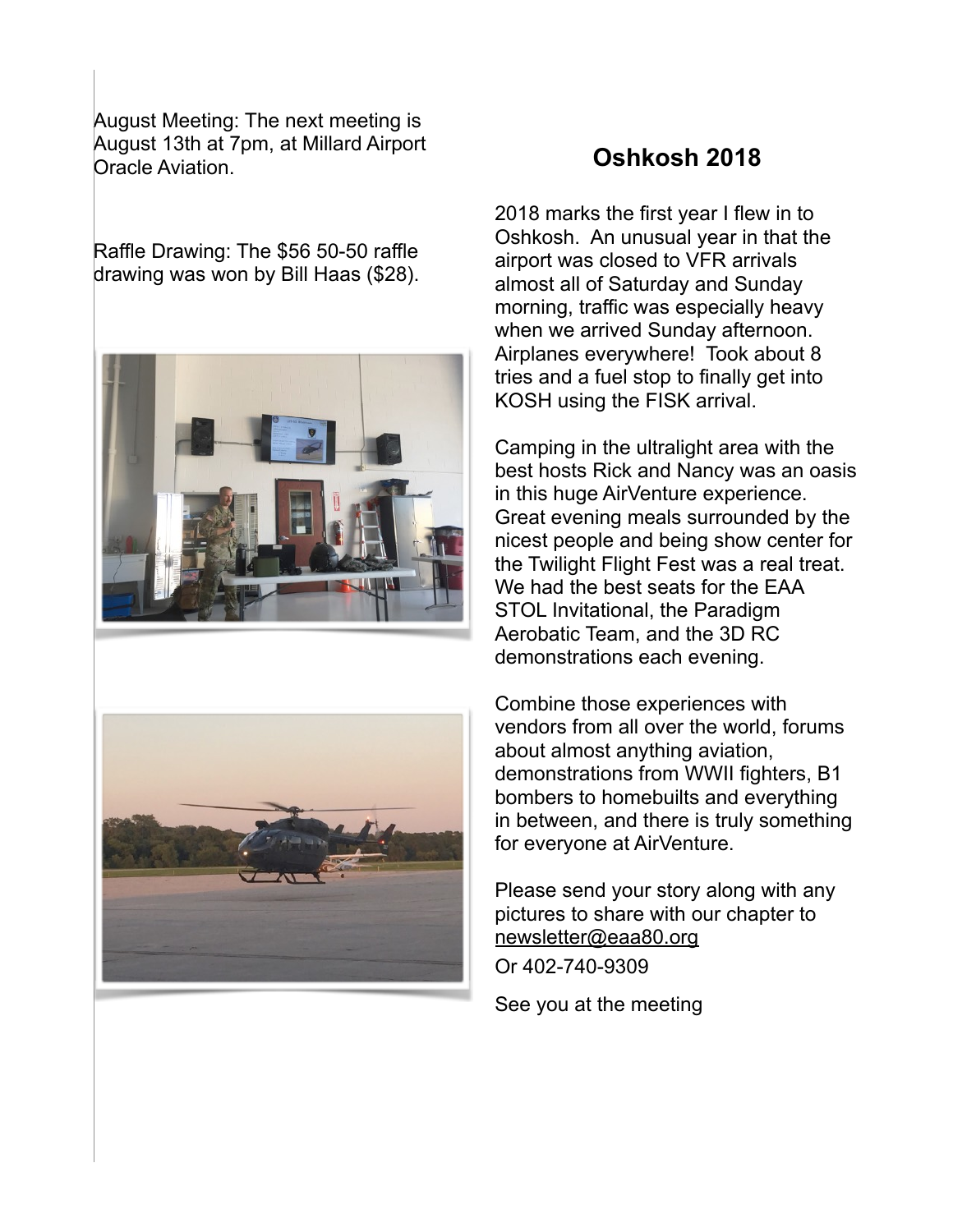





# August **Webinars**

# **What's Changed, What Hasn't**

**Wednesday, August 8 – 8 p.m. CDT** Presenter: Mike Busch | *Qualifies for FAA Wings and AMT credit.* [Register Now >>](http://go.eaa.org/eK1mEU03000ESb0V14vBH0O)

## **164 Years of Glider Homebuilding and Future Glider Amateur-Building Wednesday, August 15 – 7 p.m. CDT** Presenter: Murry Rozansky [Register Now >>](http://go.eaa.org/LV13UE0041Fb0SwmH0B0O0K)

# **Plan, Fly and Log with iFlightPlanner**

**Wednesday, August 22 – 7 p.m. CDT** Presenter: Andy Matthews | *Qualifies for FAA Wings credit.* [Register Now >>](http://go.eaa.org/F4mEB00Gx1S0H3bV000UOK1)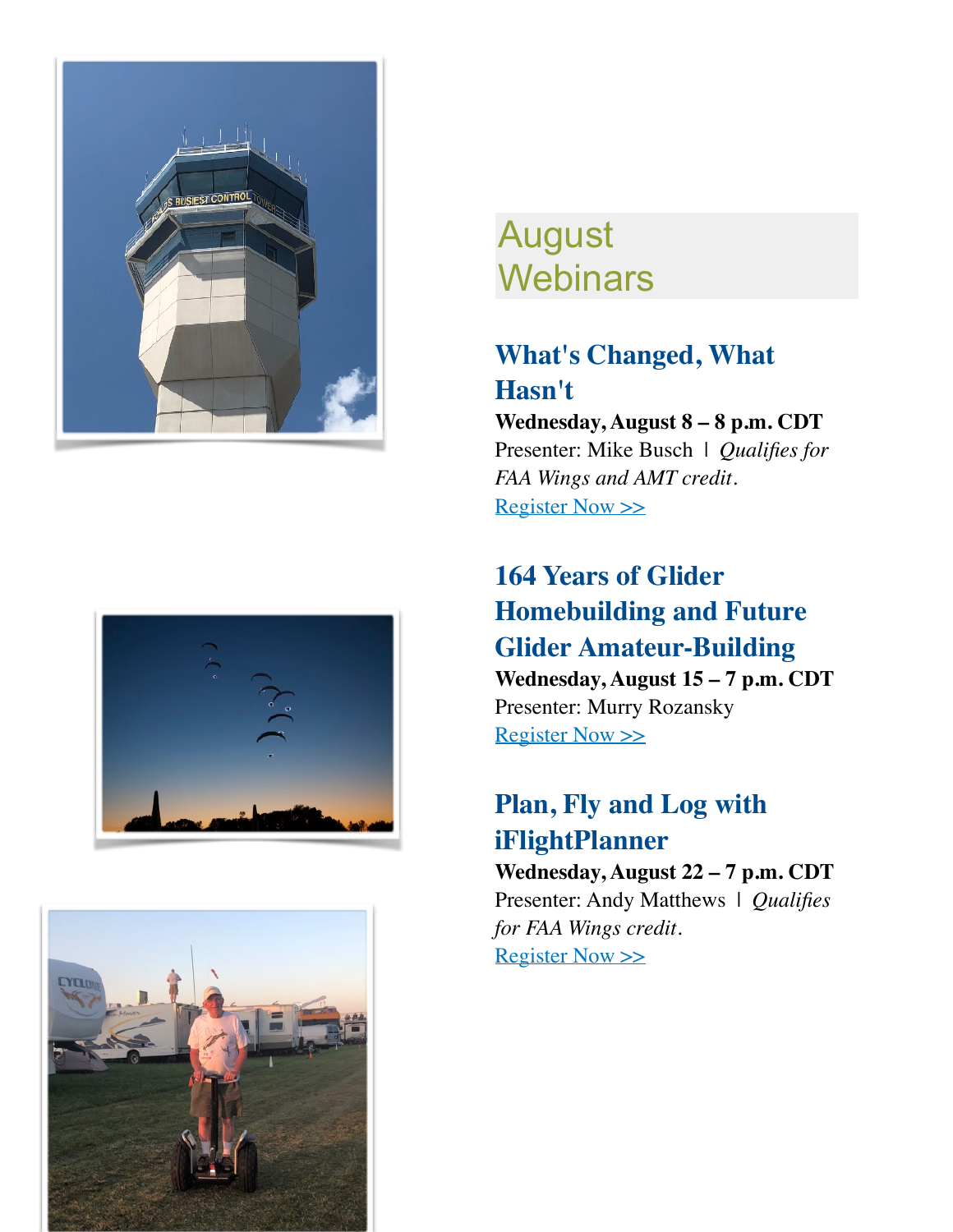



|                        |                                 |             | <b>EAA 80 MONTHLY TREASURER REPORT</b> |        |                                 |                                                       |  |  |
|------------------------|---------------------------------|-------------|----------------------------------------|--------|---------------------------------|-------------------------------------------------------|--|--|
|                        |                                 |             |                                        | Aug-18 |                                 |                                                       |  |  |
|                        |                                 |             |                                        |        |                                 |                                                       |  |  |
|                        |                                 |             |                                        |        |                                 |                                                       |  |  |
| Checking               |                                 |             |                                        |        |                                 |                                                       |  |  |
| Acct. 310              |                                 |             |                                        |        |                                 |                                                       |  |  |
| <b>Opening Balance</b> |                                 | \$16,032.11 |                                        |        |                                 |                                                       |  |  |
|                        |                                 |             |                                        |        |                                 |                                                       |  |  |
| Receipts               |                                 |             |                                        |        |                                 |                                                       |  |  |
|                        | <b>FDMS Dep</b>                 |             |                                        |        |                                 |                                                       |  |  |
| 7/13/2018 50/50        |                                 |             | \$28.00                                |        |                                 |                                                       |  |  |
|                        |                                 |             |                                        |        |                                 |                                                       |  |  |
|                        | Dues                            | Chks        |                                        |        |                                 |                                                       |  |  |
| 7/13/2018              |                                 | Cash        | \$25.00                                |        |                                 |                                                       |  |  |
| <b>Expenses</b>        |                                 |             |                                        |        |                                 |                                                       |  |  |
|                        |                                 |             |                                        |        |                                 |                                                       |  |  |
|                        | <b>FDMS</b> Fee                 |             | \$4.95                                 |        |                                 |                                                       |  |  |
|                        | <b>FDMS Discount</b>            |             |                                        |        |                                 | FDMS is First Data Management System<br>(Credit Card) |  |  |
|                        |                                 |             |                                        |        |                                 |                                                       |  |  |
|                        | 7/9/2018 Refrsh(Mark Miller)    |             | \$51.95                                |        |                                 |                                                       |  |  |
|                        | May, June, July                 |             |                                        |        |                                 |                                                       |  |  |
|                        |                                 |             |                                        |        |                                 |                                                       |  |  |
|                        | (Note: Credit Card amounts will |             |                                        |        |                                 |                                                       |  |  |
|                        | be accounted on cash basis when |             |                                        |        |                                 |                                                       |  |  |
|                        | recorded on bank statwment)     |             |                                        |        |                                 |                                                       |  |  |
|                        |                                 |             |                                        |        |                                 |                                                       |  |  |
| <b>Ending Balance</b>  |                                 |             | \$16,028.21                            |        | AS INFO August 2017 \$14,297.58 |                                                       |  |  |
|                        |                                 |             |                                        |        |                                 |                                                       |  |  |